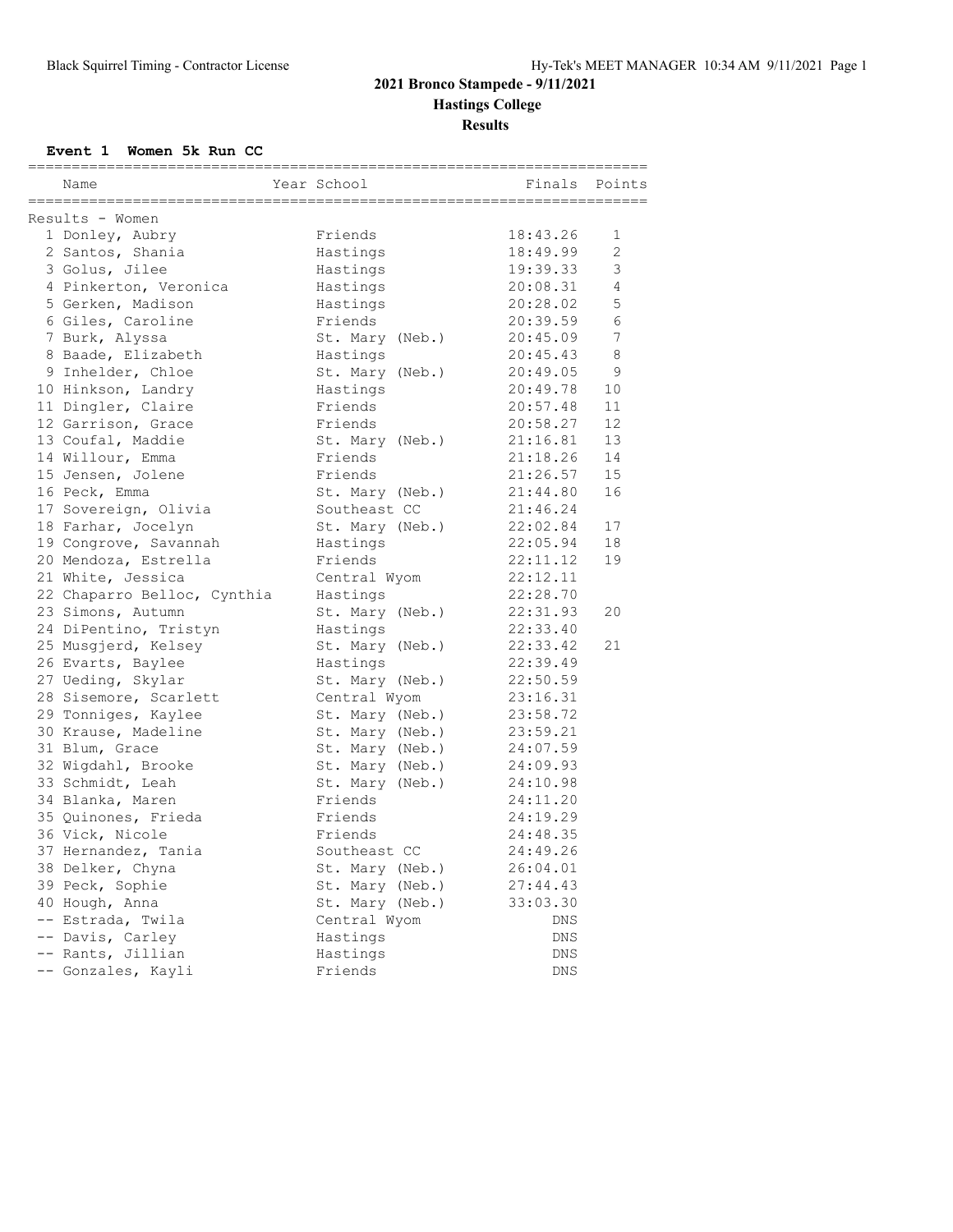## **2021 Bronco Stampede - 9/11/2021**

 **Hastings College**

#### **Results**

**....Event 1 Women 5k Run CC**

| Team Scores            |       |                 |  |         |                |                |                  |      |      |      |
|------------------------|-------|-----------------|--|---------|----------------|----------------|------------------|------|------|------|
| Rank Team              | Total | 1 2             |  | 3       | $\overline{4}$ | 5 <sup>7</sup> | $*6$             | $*7$ | $*8$ | $*9$ |
| Results - Women        |       |                 |  |         |                |                |                  |      |      |      |
| 1 Hastings             | 22    | 2 3 4 5         |  |         |                |                | 8 10 18          |      |      |      |
| Total Time: 1:39:51.08 |       |                 |  |         |                |                |                  |      |      |      |
| 19:58.22<br>Average:   |       |                 |  |         |                |                |                  |      |      |      |
| 2 Friends              | 44    | $\mathbf{1}$    |  |         |                |                | 6 11 12 14 15 19 |      |      |      |
| Total Time: 1:42:36.86 |       |                 |  |         |                |                |                  |      |      |      |
| 20:31.38<br>Average:   |       |                 |  |         |                |                |                  |      |      |      |
| 3 St. Mary (Neb.)      | 62    | $7\phantom{.0}$ |  | 9 13 16 |                | 17             | 20               | 21   |      |      |
| Total Time: 1:46:38.59 |       |                 |  |         |                |                |                  |      |      |      |
| 21:19.72<br>Average:   |       |                 |  |         |                |                |                  |      |      |      |